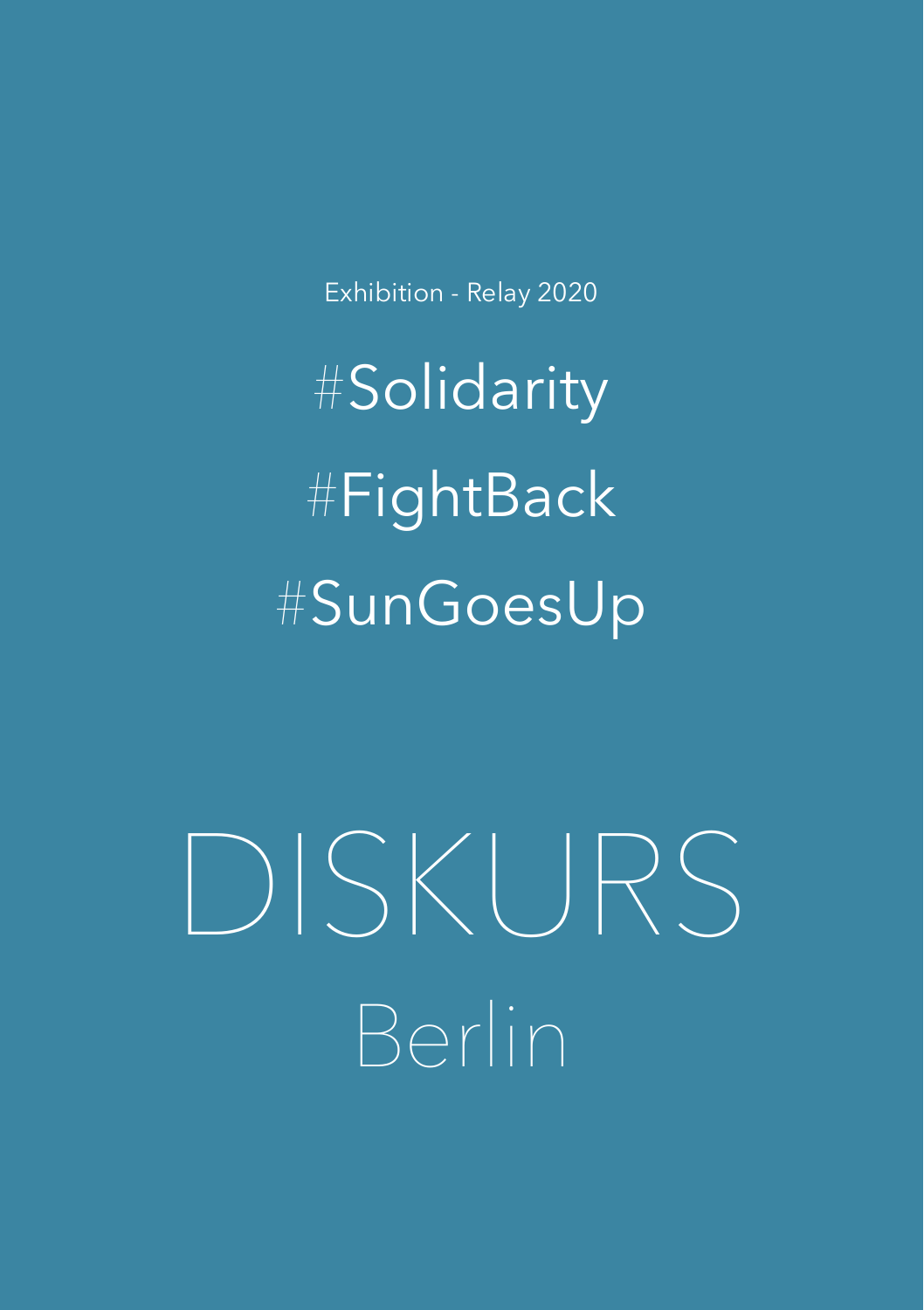## Content

| INTRO - Jung Me Chai                                                                                    | 05 | #Solidarity #FightBack #SunGoesUp                                                                                                                                                                                                                                                                                                                                                           |
|---------------------------------------------------------------------------------------------------------|----|---------------------------------------------------------------------------------------------------------------------------------------------------------------------------------------------------------------------------------------------------------------------------------------------------------------------------------------------------------------------------------------------|
| 09.07. - 22.07.<br>ARGUMENT - Birte Bosse & Thomas Rentmeister<br>Settled by Peter Ungeheuer            | 08 | 11 Shows, 16 Artists, 2 Guest Curators                                                                                                                                                                                                                                                                                                                                                      |
| 23.07. - 05.08.<br>BASEL 2020 - Lorina Speder                                                           | 14 | #Solidarity #FightBack #SunGoesUp every two weeks from July-December<br>2020, there was a new exhibition in the space as the baton got passed. Sixteen<br>artists and two guest curators created eleven shows specifically designed<br>to be viewed through the windows of DISKURS Berlin as our doors remained<br>closed. This fast-paced exhibition program aimed to support the artists, |
| 06.08. - 19.08.<br><b>INVISIBLE BOUNDARY - Zinu Kim</b>                                                 | 18 |                                                                                                                                                                                                                                                                                                                                                                                             |
| 20.08. - 02.09.<br>DRUMROLL PLEASE - William Winter                                                     | 24 | curators, and creative individuals fight back against the COVID-19 crisis.<br>Collected in this catalogue are the exhibition texts and installation photographs<br>of each exhibition.                                                                                                                                                                                                      |
| 03.09. - 16.09.<br><b>EVERYTHING DIVIDES</b><br>Red People: Nikoleta Markovic, Andrej Mircev, Eunseo Yi | 28 | Jung Me Chai<br>Director, DISKURS Berlin                                                                                                                                                                                                                                                                                                                                                    |
| 17.09. - 29.09.<br>ZWISCHENBERICHT - Yukiko Jungesblut                                                  | 34 |                                                                                                                                                                                                                                                                                                                                                                                             |
| 30.09. - 14.10.<br>DONNERSTAGS ORCHIDEEN WÄSSERN - Gregor Hildebrandt                                   | 40 |                                                                                                                                                                                                                                                                                                                                                                                             |
| 15.10. - 28.10.<br>WAITINGROOM - Jeewi Lee & Jay Lee                                                    | 44 |                                                                                                                                                                                                                                                                                                                                                                                             |
| 29.10. - 11.11.<br>HYSTERIC C - Hana Yoo                                                                | 50 |                                                                                                                                                                                                                                                                                                                                                                                             |
| 12.11. - 25.11.<br>TAPPING, DRESSING - Bethan Hughes & Laura Schawelka<br>Curated by Anna Ratcliffe     | 56 |                                                                                                                                                                                                                                                                                                                                                                                             |
| $27.11 - 17.12$<br>LOVEANTIC - Jérôme Chazeix                                                           | 62 |                                                                                                                                                                                                                                                                                                                                                                                             |
| <b>DISKURS Berlin</b>                                                                                   | 70 |                                                                                                                                                                                                                                                                                                                                                                                             |
| <b>IMPRINT</b>                                                                                          | 72 |                                                                                                                                                                                                                                                                                                                                                                                             |

Exhibition-Relay 2020

4 5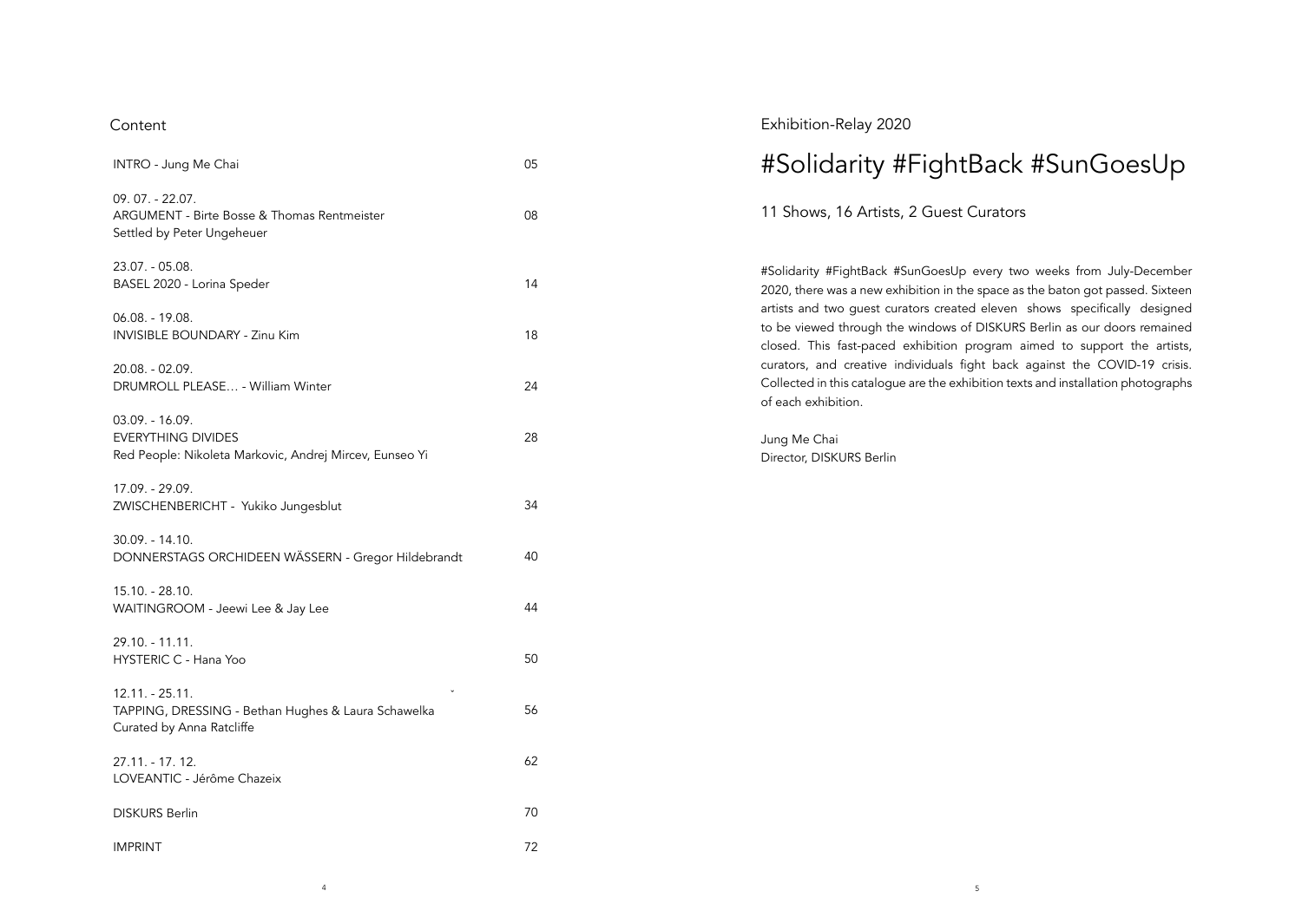Solidarity FightBack SunGoesUp / Nr. 9

## Hana Yoo HYSTERIC C 29.10. - 11.11.2020

The exhibition HYSTERIC C started with an article published by the Ministry of Agriculture and Food of Russia under the title Virtual Reality test for cows on farms near Moscow. It describes an experiment conducted on cattle at a dairy farm, showing them a virtual image of peaceful grassland on a customized VR headset. The article implies that the VR experiment reduces the anxiety of cows and has shown a possible increase in milk production.

The utilization of technical apparatus in the welfare of both humans and animals have different purposes, e.g. cows for milk and meat production - humans for improving their quality of life. However, the subject-object relationship in the scientific experiment has strong similarities in the dynamic between the political system and the people. The assumption that presenting utopian images will reduce anxiety, the sovereign control of mental health and female reproductive labor being the ultimate catalysis for capitalism.

The endeavor to change perspective and overcome the boundary of visual perception has been technologically achieved, for instance in VR. However, it simultaneously reveals numerous limitations that oversimplify the individual's experience and relationship to their environment, along with not taking into account the psychological implications in their entirety. How could one embrace the complexity while detouring from the idea of self? Inspired by children's stories and human-animal metamorphosis in mythologies, HYSTERIC C takes an extremely exaggerated anthropomorphic view of non-humans, which reveals the position of humans to widen perceptions, whilst confronting limitations.

Hana Yoo works with experimental video and film that investigates the nature of artifciality and its political entanglement, along with the altered mental states derived from the technical apparatus. She engages with representational images of nature and the interrelation of bodies, which she then weaves through storytelling. Her works have shown at museums and festivals including the Fotomuseum (Winterthur, Switzerland), European Media Art Festival (EMAF), and Cairo Video Festival (Cairo, Egypt) among others.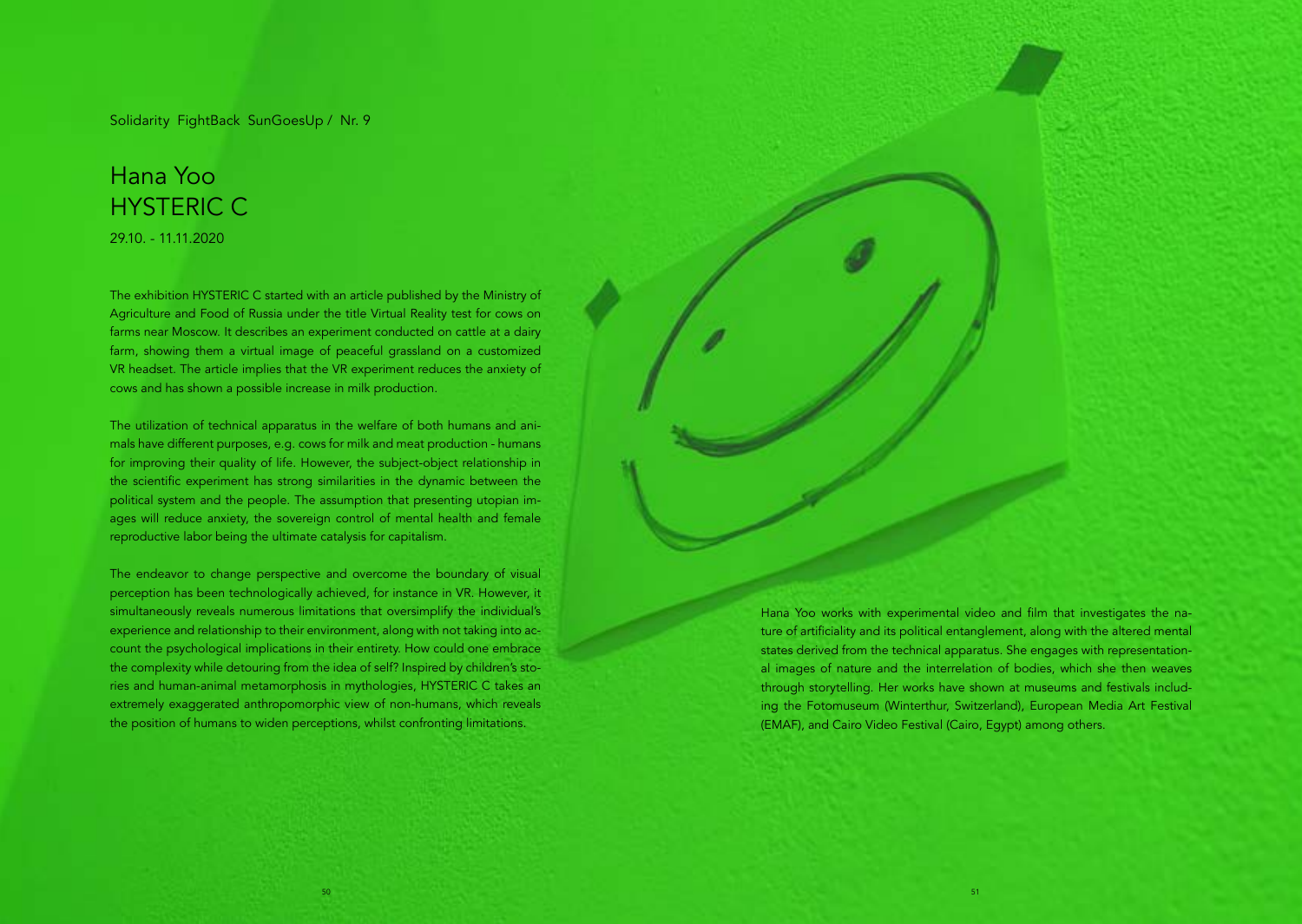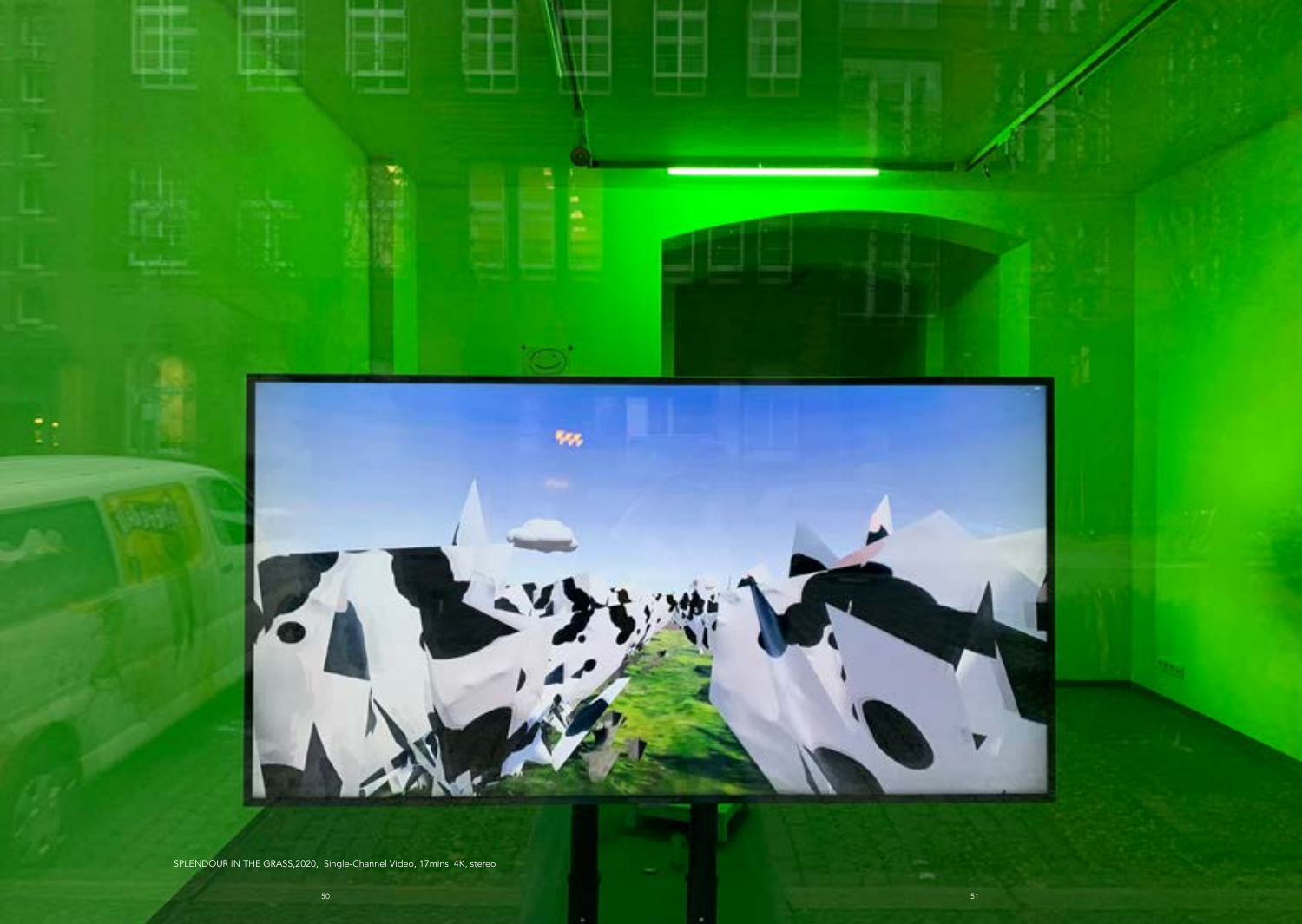



HYSTERIC C, 2020, PLA, Stainless Steel, Aluminum, 80 x 30 x 40 cm HYSTERIC C, 2020, Installation View